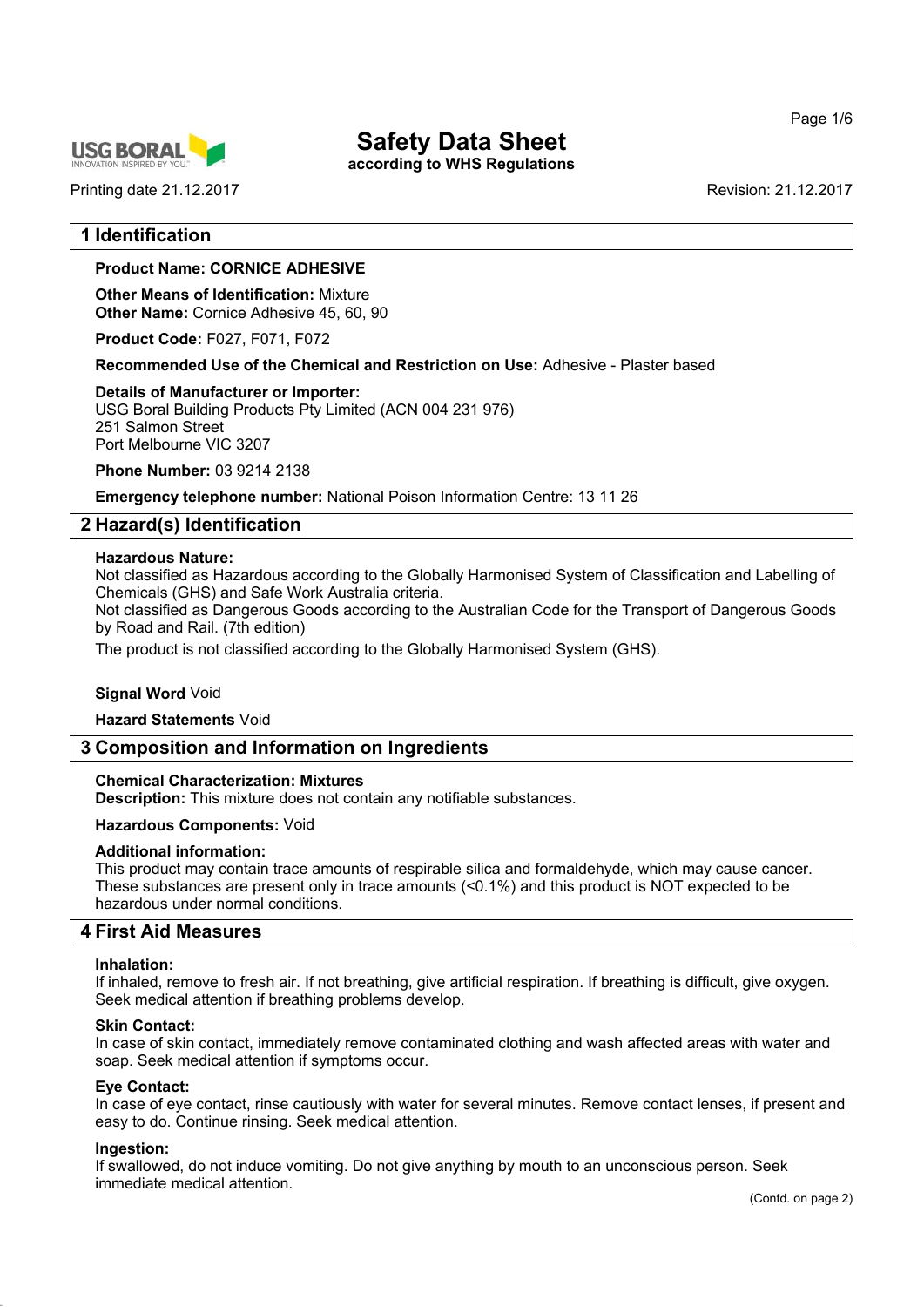**according to WHS Regulations**

Printing date 21.12.2017 **Revision: 21.12.2017** Revision: 21.12.2017

### **Product Name: CORNICE ADHESIVE**

(Contd. of page 1)

#### **Symptoms Caused by Exposure:**

Inhalation: May cause mechanical irritation to the respiratory tract. Skin Contact: May cause mechanical skin irritation, redness, pain and rash. Eye Contact: May cause mechanical eye irritation, lachrymation, pain and redness. Ingestion: May cause mechanical irritation to the gastrointestinal system, nausea and vomiting.

# **5 Fire Fighting Measures**

**Suitable Extinguishing Media:** Use fire extinguishing methods suitable to surrounding conditions.

**Specific Hazards Arising from the Chemical:** Non flammable. No fire or explosion hazard exists.

**Special Protective Equipment and Precautions for Fire Fighters:** When fighting a major fire wear self-contained breathing apparatus and protective equipment.

# **6 Accidental Release Measures**

# **Personal Precautions, Protective Equipment and Emergency Procedures:**

Wear approved dust/particulate filter respirator and full protective clothing. Evacuate all non-essential personnel from affected area. Do not breathe dust. Ensure adequate ventilation. Avoid generating dust.

#### **Environmental Precautions:**

In the event of a major spill, prevent spillage from entering drains or water courses.

#### **Methods and Materials for Containment and Cleaning Up:**

Clean the area using an industrial vacuum cleaner. Wet mopping and wiping is acceptable if vacuuming is not workable. Avoid generating dust.

Remove waste materials, place in plastic bags or other containers and dispose of in accordance with local waste disposal authority requirements.

# **7 Handling and Storage**

#### **Precautions for Safe Handling:**

Use of safe work practices are recommended to avoid eye or skin contact and inhalation of dust.

Care should be taken to minimise dust release when opening boxes or bags. Hand tools should always be used in preference to power tools in any site processing. If power tools are used, these should be fitted with exhaust extraction at the point of dust generation, or other effective local extraction.

Materials should be used and handled in a wet, rather than dry form where workable. Work areas should be cleaned regularly to remove any build up of dust.

Food, beverages and tobacco products should not be stored or consumed where this material is in use. Always wash hands before smoking, eating, drinking or using the toilet. Wash contaminated clothing and other protective equipment regularly, separate from other laundry to avoid cross-contamination and subsequent skin irritation of non-workers. Provide eyewash fountains and safety showers in close proximity to points of potential exposure.

#### **Conditions for Safe Storage:**

Store in a cool, dry, well ventilated area. Ensure containers are tightly sealed and adequately labelled. Protect containers from physical damage.

| 8 Exposure Controls and Personal Protection         |  |
|-----------------------------------------------------|--|
| <b>Exposure Standards:</b>                          |  |
| 14808-60-7 Quartz (SiO2)                            |  |
| WES $TWA: 0.1$ mg/m <sup>3</sup><br>respirable dust |  |

#### Page 2/6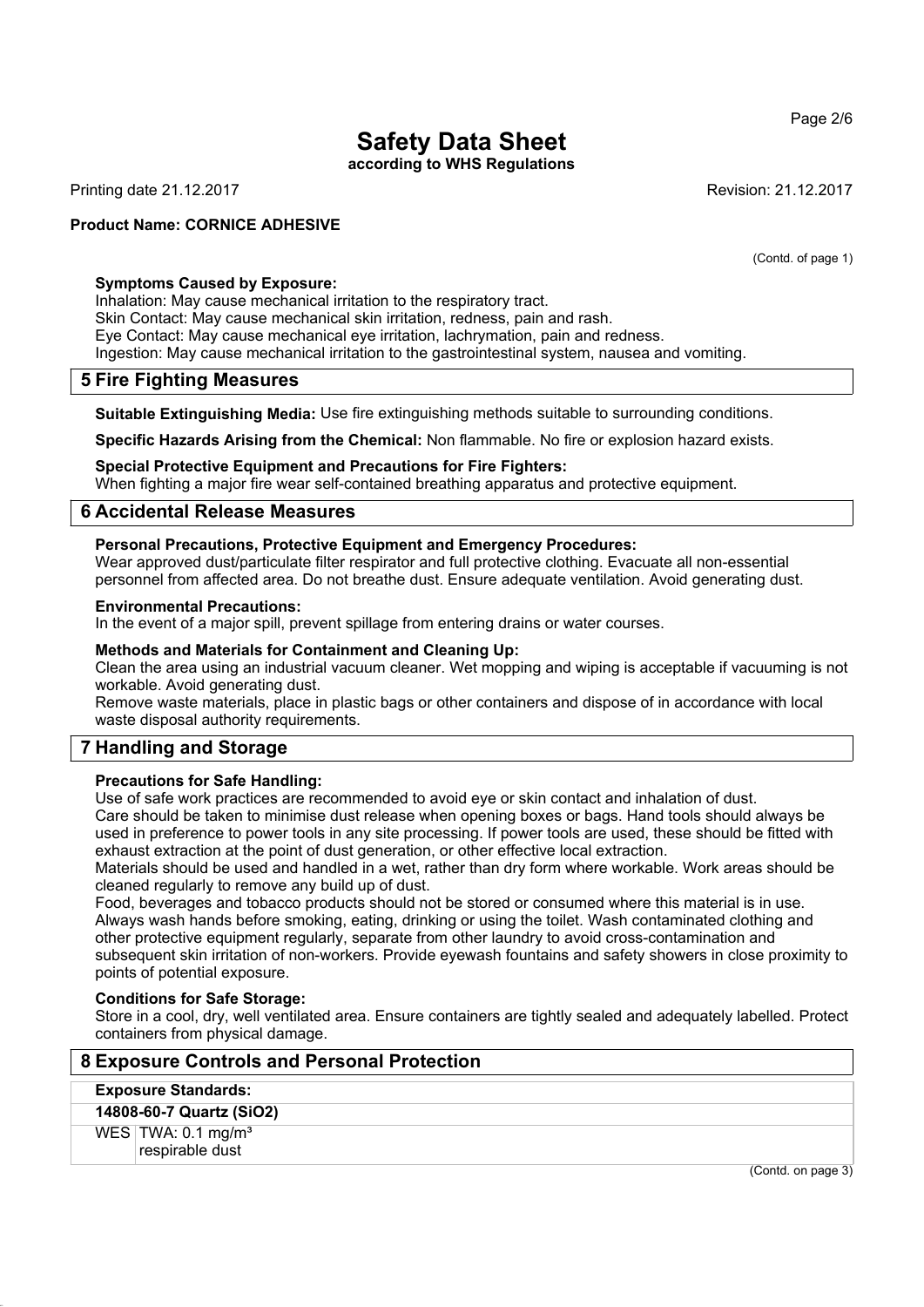# **Safety Data Sheet according to WHS Regulations**

Printing date 21.12.2017 **Revision: 21.12.2017** Revision: 21.12.2017

# **Product Name: CORNICE ADHESIVE**

(Contd. of page 2) **50-00-0 Formaldehyde** WES STEL:  $2.5 \text{ mg/m}^3$ , 2 ppm TWA:  $1.2$  mg/m<sup>3</sup>, 1 ppm Sen

**Engineering Controls:** Ensure adequate ventilation of the working area.

#### **Respiratory Protection:**

Class L for protection against mechanically generated particulates (dusts and mists). That is, particles generated from operations such as grinding, blasting, spraying and powder mixing, for example, SMF, asbestos, silica, caustic mist and lead.

Class M for protection against thermally generated particulates (fumes). That is, particles generated by high temperature operations such as welding, soldering, brazing and smelting, for example, metal fumes. Airline respirators and powered air-purifying respirators can offer a very high level of respiratory protection. When operated in the positive pressure demand mode these respirators generally reduce problems of poor facial seal. These respirators are usually only required for the most dusty operations or where there are high concentrations of other toxic materials such as crystalline silica or asbestos.

#### **Skin Protection:**

Leather/pigskin, PVC or rubber gloves. See Australian/New Zealand Standard AS/NZS 2161 for more information. When selecting hand protection, the product should comply with relevant performance criteria. For example, gloves should meet a suitable level of abrasion resistance to provide protection against hazards of a workplace.

Occupational protective clothing (depending on conditions in which it has to be used, in particular as regards the period for which it is worn, which shall be determined on the basis of the seriousness of the risk, the frequency of exposure to the risk, the characteristics of the workstation of each worker and the performance of the protective clothing). See Australian/New Zealand Standard AS/NZS 4501 for more information.

#### **Eye and Face Protection:**

Eye and face protectors for protection against dust. See Australian/New Zealand Standard AS/NZS 1337 for more information.

| Appearance:                                         |                           |
|-----------------------------------------------------|---------------------------|
| Form:                                               | Powder                    |
| Colour:                                             | Off-white                 |
| Odour:                                              | Slight odour              |
| <b>Odour Threshold:</b>                             | No information available  |
| pH-Value:                                           | $7.0 - 8.0$               |
| <b>Melting point/freezing point:</b>                | Not applicable            |
| Initial Boiling Point/Boiling Range: Not applicable |                           |
| <b>Flash Point:</b>                                 | Not applicable            |
| Flammability:                                       | Product is not flammable. |
| <b>Auto-ignition Temperature:</b>                   | Not applicable            |
| <b>Decomposition Temperature:</b>                   | Not applicable            |
| <b>Explosion Limits:</b>                            |                           |
| Lower:                                              | Not applicable            |
| Upper:                                              | Not applicable            |
| <b>Vapour Pressure:</b>                             | No information available  |
| <b>Relative Density:</b>                            | $2.6 - 2.7$               |
| <b>Vapour Density:</b>                              | No information available  |
| <b>Evaporation Rate:</b>                            | No information available  |
| <b>Solubility in Water:</b>                         | $0.2 \%$                  |
|                                                     |                           |

# **9 Physical and Chemical Properties**

(Contd. on page 4)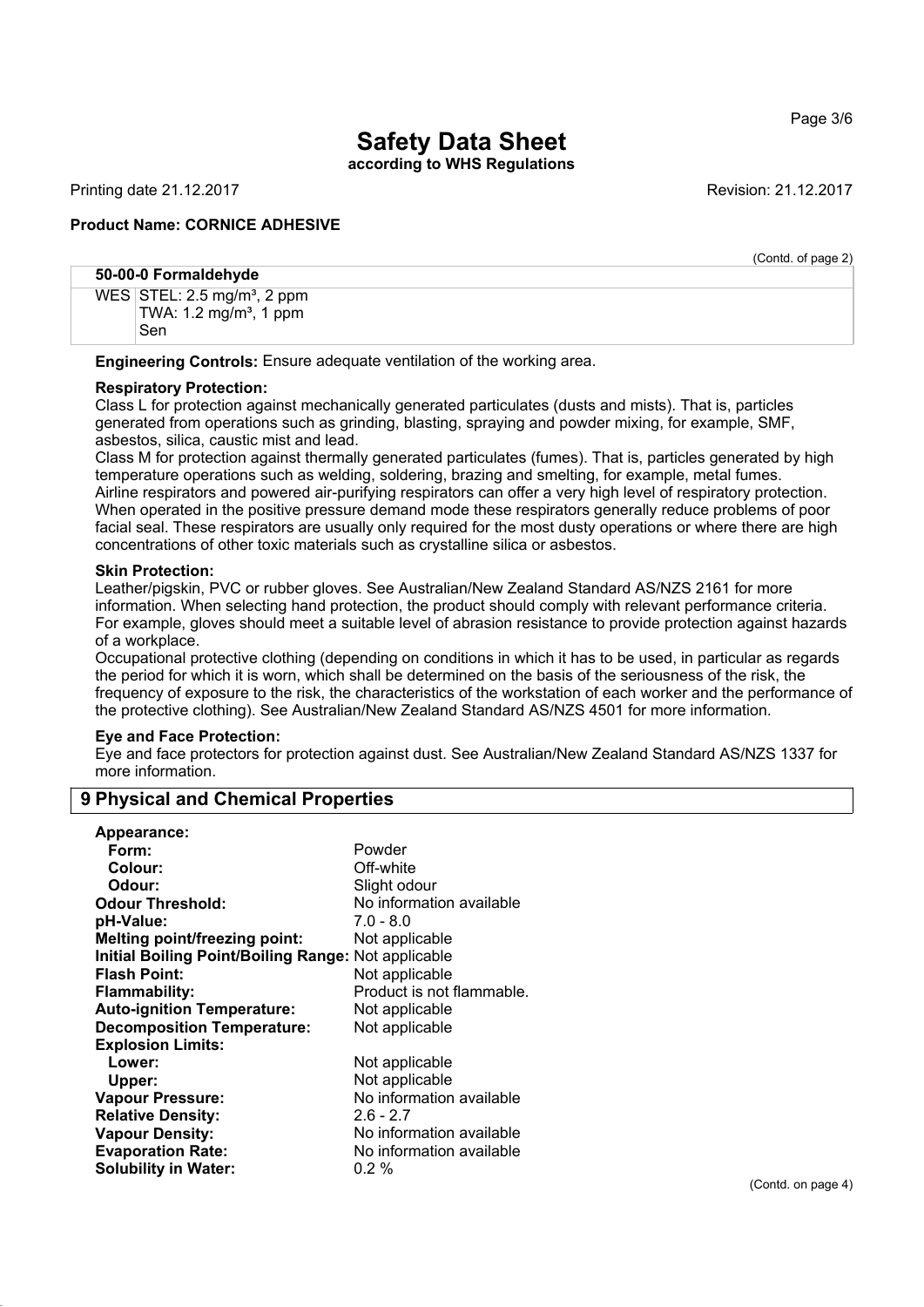**according to WHS Regulations**

Printing date 21.12.2017 **Revision: 21.12.2017** Revision: 21.12.2017

# **Product Name: CORNICE ADHESIVE**

(Contd. of page 3)

# **10 Stability and Reactivity**

**Possibility of Hazardous Reactions:** Hazardous polymerisation will not occur.

**Chemical Stability:** Stable at ambient temperature and under normal conditions of use.

**Conditions to Avoid:** No further relevant information available.

**Incompatible Materials:** No further relevant information available.

**Hazardous Decomposition Products:** No hazardous decomposition products known.

# **11 Toxicological Information**

| <b>Toxicity:</b>                                                       |
|------------------------------------------------------------------------|
| LD <sub>50</sub> /LC <sub>50</sub> Values Relevant for Classification: |
| 1317-65-3 Limestone                                                    |
| Oral $LD_{50}$ 6,450 mg/kg (rat)                                       |
| 1302-78-9 Bentonite                                                    |
| $LD_{50}$ 35 mg/kg (rat) (Intravenous)                                 |
| 50-00-0 Formaldehyde                                                   |
| Oral $ LD_{50}  > 200$ mg/kg (rat)                                     |

#### **Acute Health Effects**

**Inhalation:** May cause mechanical irritation to the respiratory tract.

**Skin:** May cause mechanical skin irritation, redness, pain and rash.

**Eye:** May cause mechanical eye irritation, lachrymation, pain and redness.

**Ingestion:** May cause mechanical irritation to the gastrointestinal system, nausea and vomiting.

**Skin Corrosion / Irritation:** Based on classification principles, the classification criteria are not met.

**Serious Eye Damage / Irritation:** Based on classification principles, the classification criteria are not met.

**Respiratory or Skin Sensitisation:** Based on classification principles, the classification criteria are not met.

**Germ Cell Mutagenicity:** Based on classification principles, the classification criteria are not met.

#### **Carcinogenicity:**

Formaldehyde and silica dust, crystalline, in the form of quartz or cristobalite are classified by IARC as Group 1 - Carcinogenic to humans.

Polyvinyl alcohol is classified by IARC as Group 3 - Not classifiable as to its carcinogenicity to humans.

**Reproductive Toxicity:** Based on classification principles, the classification criteria are not met.

#### **Specific Target Organ Toxicity (STOT) - Single Exposure:**

Based on classification principles, the classification criteria are not met.

#### **Specific Target Organ Toxicity (STOT) - Repeated Exposure:**

Based on classification principles, the classification criteria are not met.

**Aspiration Hazard:** Based on classification principles, the classification criteria are not met.

#### **Chronic Health Effects:**

The prolonged and repeated exposure (by inhalation) to respirable (crystalline) silica cause silicosis, a debilitating lung disease. The crystalline silica dust is practically insoluble in body fluids and can be deposited in lungs. Cigarette smoking can reduce the clearance of crystalline silica. The data indicate that the relative lung cancer risk is increased for people with silicosis.

Page 4/6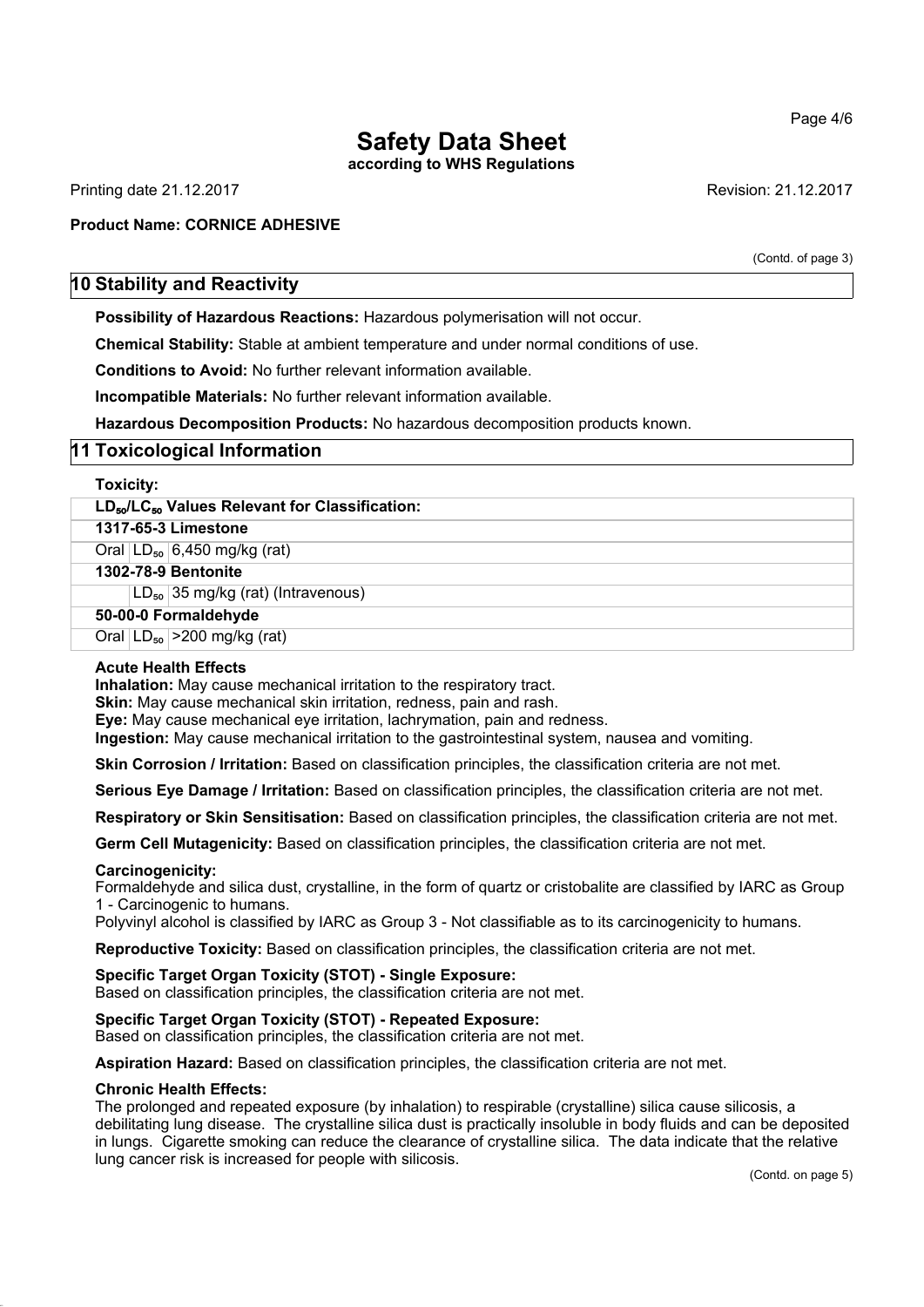**according to WHS Regulations**

Printing date 21.12.2017 **Revision: 21.12.2017** Revision: 21.12.2017

### **Product Name: CORNICE ADHESIVE**

(Contd. of page 4)

# **Existing Conditions Aggravated by Exposure:** No information available

# **12 Ecological Information**

#### **Ecotoxicity:**

The main component/s of this product are not anticipated to cause any adverse effects to plants or animals.

**Aquatic toxicity:** No further relevant information available.

**Persistence and Degradability:** No further relevant information available.

**Bioaccumulative Potential:** No further relevant information available.

**Mobility in Soil:** No further relevant information available. **Other adverse effects:** No further relevant information available.

# **13 Disposal Considerations**

**Disposal Methods and Containers:** Dispose according to applicable local and state government regulations.

#### **Special Precautions for Landfill or Incineration:**

Please consult your state Land Waste Management Authority for more information.

#### **14 Transport Information**

**UN Number** Not regulated

**Proper Shipping Name** Not regulated

**Dangerous Goods Class** Not regulated

**Packing Group:** Not regulated

# **15 Regulatory Information**

| <b>Australian Inventory of Chemical Substances:</b> |                                                  |
|-----------------------------------------------------|--------------------------------------------------|
|                                                     | 10034-76-1 Calcium sulfate hemihydrate           |
|                                                     | 1317-65-3 Limestone                              |
|                                                     | 9002-89-5 Ethenol, homopolymer                   |
| 1302-78-9 Bentonite                                 |                                                  |
|                                                     | 9032-42-2 Cellulose, 2-hydroxyethyl methyl ether |
|                                                     | 14808-60-7 Quartz (SiO2)                         |
|                                                     | 10101-41-4 Calcium sulfate, dihydrate            |
|                                                     | 50-00-0 Formaldehyde                             |

**Standard for the Uniform Scheduling of Drugs and Poisons (SUSMP) - Poison Schedule:** Not a scheduled poison.

# **16 Other Information**

#### **Date of Preparation or Last Revision:** 21.12.2017

**Prepared by: MSDS.COM.AU Pty Ltd www.msds.com.au** 

#### **Abbreviations and acronyms:**

GHS: Globally Harmonised System of Classification and Labelling of Chemicals CAS: Chemical Abstracts Service (division of the American Chemical Society)

LC<sub>50</sub>: Lethal concentration, 50 percent

LD<sub>50</sub>: Lethal dose, 50 percent

IARC: International Agency for Research on Cancer